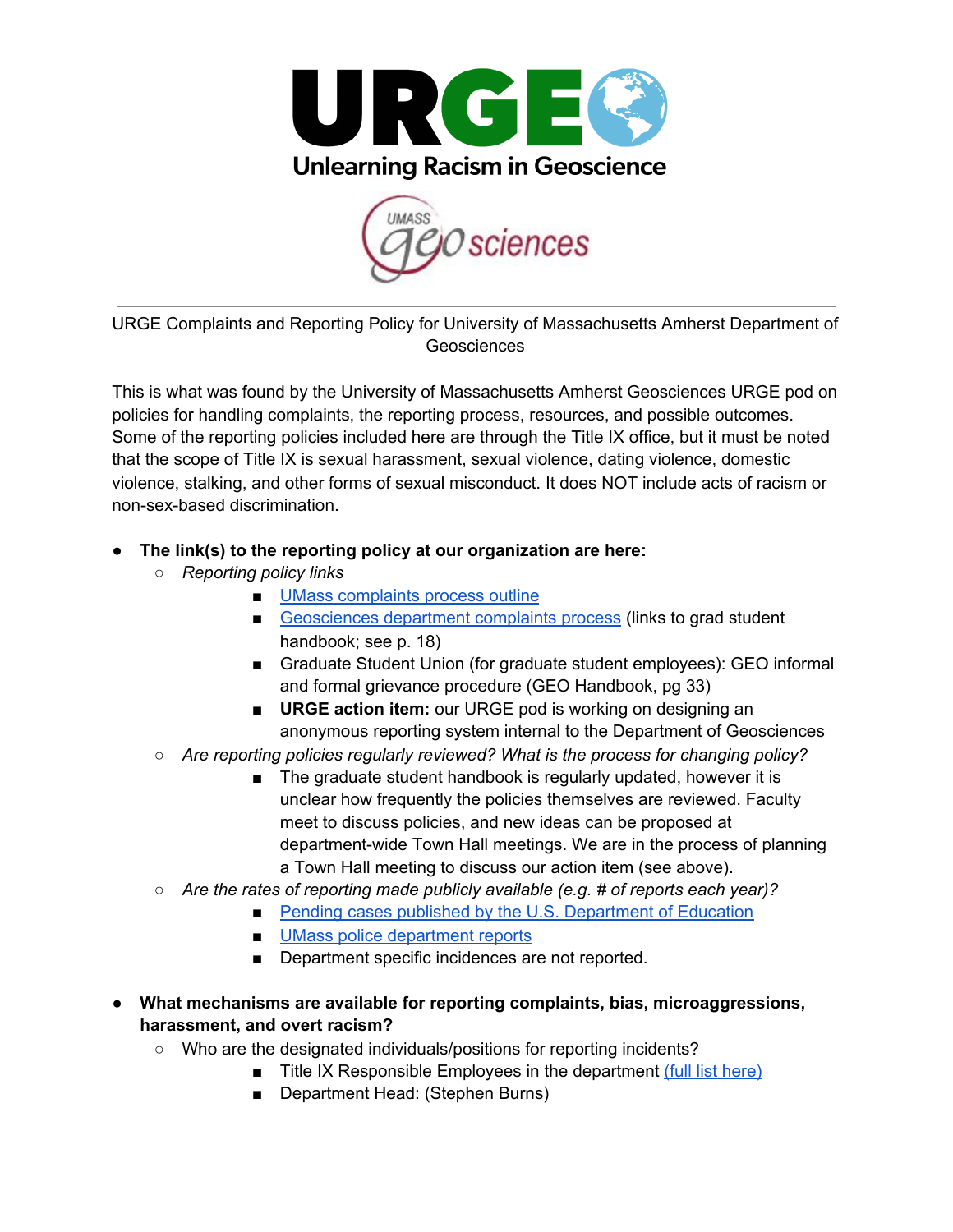- Geoscience Graduate Program Director: (Michele Cooke)
- Geography Graduate Program Director: (Qian Yu)
- Geography GIST Program Director: (Forrest Bowlick)
- Geography Program Heads: (Eve Vogel and Forrest Bowlick)
- Geology Undergraduate Advisor: (Mark Leckie)
- Geography Undergraduate Advisor: (Toby Applegate)
- Reports can be made in person, by mail, by telephone, or by electronic mail, to the Title IX Coordinator.
	- Link to Reporting Options: [To Whom Should I Report? | Title IX at UMass](http://www.umass.edu/titleix/reporting/my-reporting-options/whom-should-i-report) [Amherst](http://www.umass.edu/titleix/reporting/my-reporting-options/whom-should-i-report)
	- Current contact information for reporting a Title IX complaint is:
		- William D. Brady, Interim Title IX Coordinator: Vice Chancellor and Chief Human Resources Officer 330 Whitmore Building 181 Presidents Drive Amherst, Massachusetts 01003 413-545-6124

[TitleIXCoordinator@umass.edu](mailto:TitleIXCoordinator@umass.edu)

• General Title IX Inquiry and Reporting: 413-545-3464

[TitleIXCoordinator@umass.edu](mailto:TitleIXCoordinator@umass.edu)

- There is no way to anonymously report, at any level, at the University of Massachusetts Amherst
- Can reports be made anonymously?
	- Not at the department level
	- At the university level you can send emails to the various offices/departments (equal opportunity, deans, department chairs) but there is no anonymity in this option. The "Report a concern" button on equal opportunity site just opens an email to their address.
- Who do in-person and online reports go to? Who has access to see reports?
	- There is no clear way to know who the report goes to, besides the direct person you report it to. You can ask the person you report to who they will tell, but there is no formal structure that makes this clear.
	- There is no way to know who sees the reports unless you ask the person you report to.
- Are police included in the process? When and how? Are individuals accompanied by an advocate or someone from the organization?
	- This depends on the nature of the complaint, and the preference of the complainant.
		- If someone reports that an individual may hurt themselves or someone else, or perpetuate a future crime then mandatory reporters may get the police involved.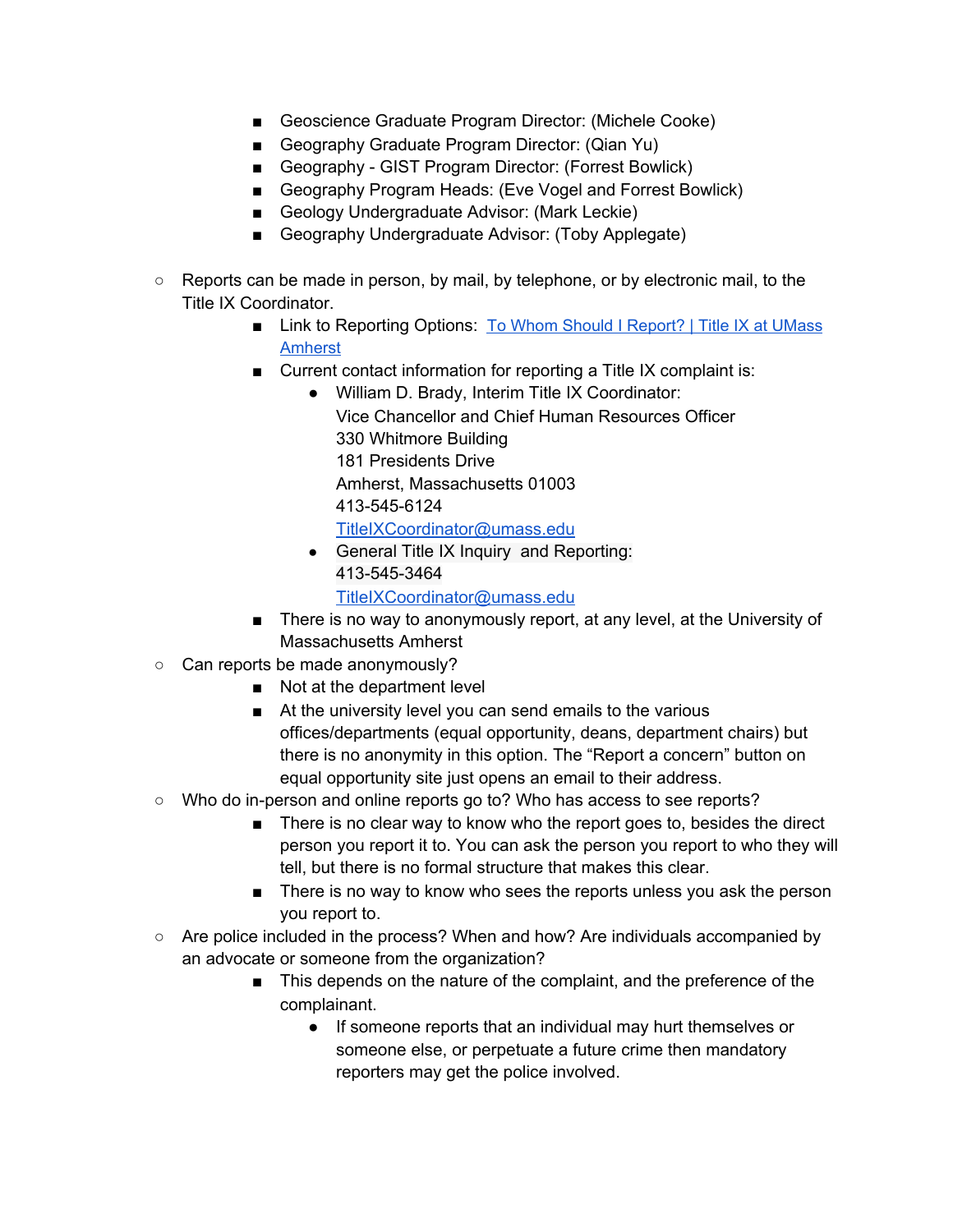■ Complaints are confidential to those who receive the complaint (although who is privy to confidential knowledge is unknown). Unless the report is of imminent harm to someone or a child.

## **● What are the outcomes or consequences for reported individuals?**

- $\circ$  Follow-up by supervisor, training (bias, etc.), disciplinary action, termination.
	- This process is heavily dependent on the reporter and reportee, consequences are not explicitly outlined for Title IX or department level complaints because they are handled case by case
- Who decides the outcomes/consequences? What is the process?
	- Grad Student Academic Grievance [Procedure](https://www.umass.edu/ombuds/sites/default/files/SR%20GC%20GRAD%20SCHOOL%20ACADEMIC%20GRIEVANCE%20PROCEDURE%20Sen.%20Doc.%20No.%2017-026_0.pdf)
	- For the Title IX formal process, there is a hearing panel. For informal processes, the outcomes are determined between involved parties (very gray area).
- Are reports tracked?
	- The Title IX office tracks their own reports.
	- UMass Police Department tracks their own reports.
	- There is no clear system for tracking reports at the department level.
- Are repeated complaints escalated to a disciplinary board? What is the process? What is the timeline?
	- Title IX takes past complaints into account when a new complaint is made against the same party. The past complaints can give the current complainant support and potentially allow them to push for more severe consequences.
	- There is not a transparent process or timeline for how complaints are handled.
	- **URGE** action item: Our pod is working with department leadership to develop transparent guidelines for how complaints are received, who they are handled by, and how they will be addressed. We aim to include members from all levels of the department in this process (undergrad, graduate, postdoc, faculty, staff).

## **● What resources are available for individuals reporting?**

- Counselors or advocates, especially those of the same race, ethnicity, and gender.
	- Equal [Opportunity](https://www.umass.edu/equalopportunity/) Office: monitors compliance, with state and federal civil rights legislation, and conducts investigations in accordance with the Grievance Procedures and the Title IX Policy and Procedures to address allegations of harassment or discrimination based on protected civil rights, as well as allegations of retaliation for filing a complaint.
	- [Ombuds](https://www.umass.edu/ombuds/home) Office: available to all members of the University community to help resolve University-related conflicts impartially and without judging, rewarding, or punishing parties. Depending on the problem, the Ombuds Office informally mediates disputes, facilitates communication, explores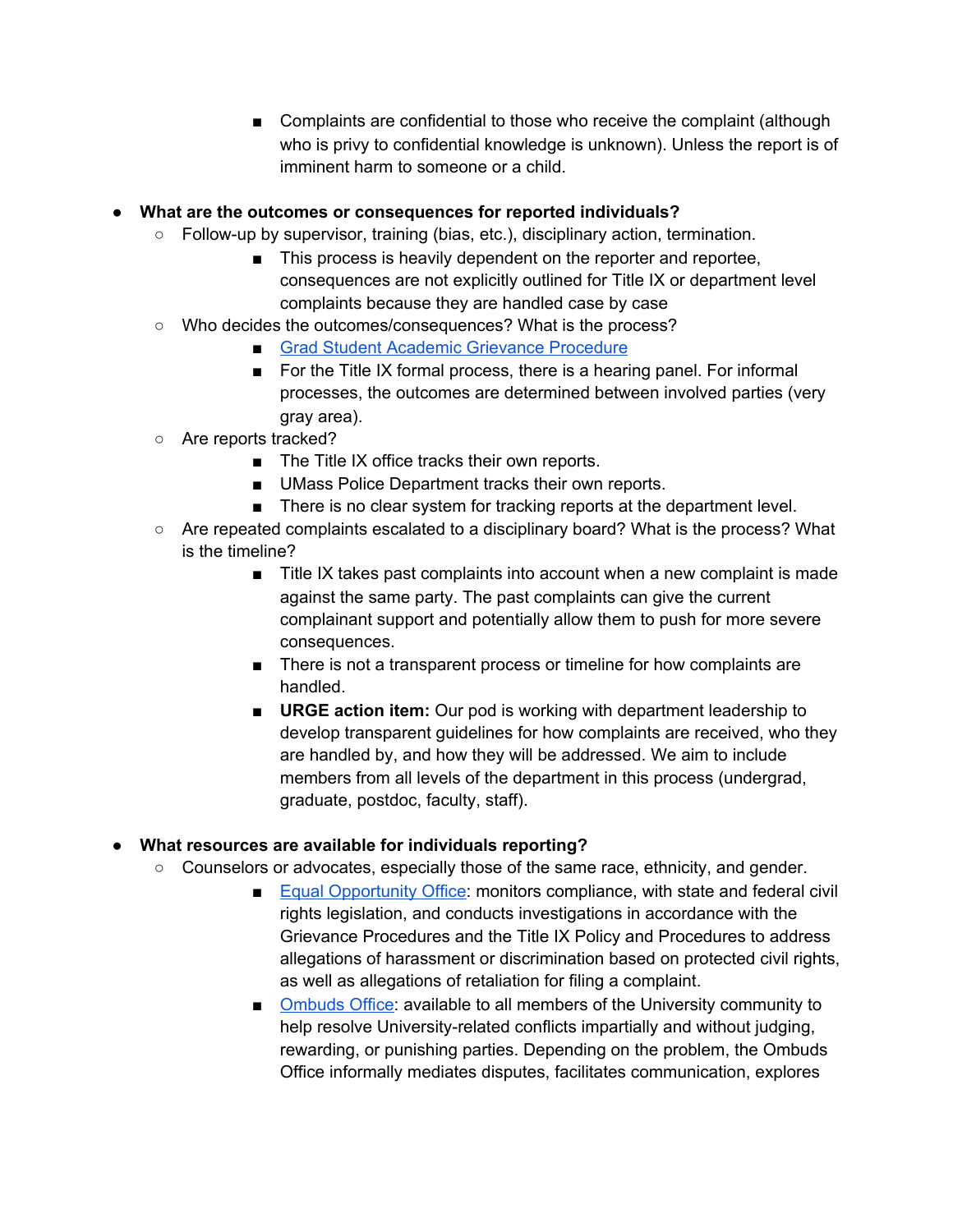claims of unfair treatment or erroneous procedure, listens, advises, and makes recommendations.

- Dean of [Students](https://www.umass.edu/dean_students/) Office: can assist with class/schedule changes, moving residence halls, discussion with professors, etc. Individuals do not have to have filed a formal complaint in order to access these services.
- Office of Equity and [Inclusion](https://www.umass.edu/diversity/): provides resources, general and crisis information, and directs inquiries related to diversity, equity, and inclusion. A private but not confidential report can be made using the "Report a Climate Incident" button on the homepage, which is then reviewed and routed to the appropriate office within 2 business days.
- UMass Amherst Police [Department:](https://www.umass.edu/umpd/) a non-confidential entity for students/faculty/community members to report incidents and open a criminal investigation.
- Center for Women and [Community:](https://www.umass.edu/cwc/) a free, confidential center for people of all gender identities providing crisis services, counselling, and support groups to members of the UMass and greater Amherst community
- Center for Multicultural [Advancement](https://www.umass.edu/cmass/) and Student Success: provides support for first generation, students of color, multiracial students, and low income students.
- Center for Counseling and [Psychological](https://www.umass.edu/counseling/) Health: provides confidential supportive mental health services including crisis intervention, short-term therapy, support and therapy groups, consultation, and education.
- Faculty and Staff [Assistance](https://www.umass.edu/humres/faculty-and-staff-assistance-program) Program: a free, confidential service assisting with work-related and workplace concerns through confidential assessment, counselling, consultation, and referrals.
- [Stonewall](https://www.umass.edu/stonewall/) Center: provides cultural and educational programming, LGBTQIA+ allyship training sessions, a DVD and book library, information and referrals, support for individuals who experience harassment and discrimination, advocacy for LGBTQIA+ students at UMass Amherst; and community outreach.
- [Disability](https://www.umass.edu/disability/) Services: provides direct services to students for all types of disability, as well as accessibility and referral information, guest accommodations, and university training.
- [International](https://www.umass.edu/ipo/) Programs Office: provides support to international students and their families.
- Workplace [Accommodations:](https://www.umass.edu/humres/accessible-workplace) provides workplace accommodations to faculty and staff.
- Student Legal [Services](https://www.umass.edu/slso/): provides confidential advice, counsel, referrals, and community legal education for students.
- Human [Resources](https://www.umass.edu/humres/): provides employment-related information to employees and campus departments.
- [Residential](https://www.umass.edu/living/directory/residence-education) Education: offers support services to students residing on campus, including connecting students to other campus offices/resources and facilitating room assignment changes or temporary moves.